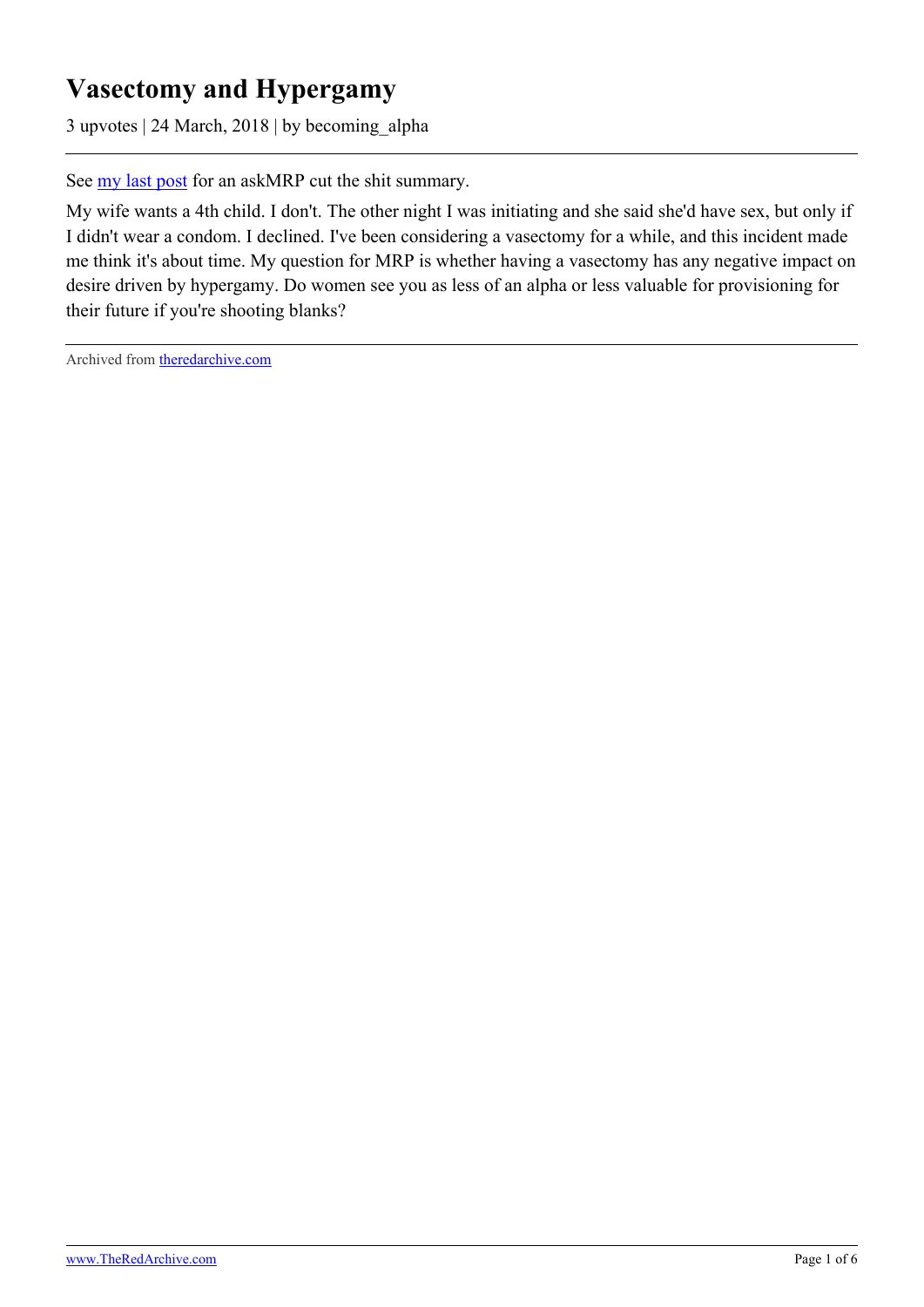[DanG3](https://old.reddit.com/user/DanG3) • 8 points • 24 March, 2018 04:54 PM

Apparently she doesn't think you are of sufficient caliber to get pussy elsewhere.

[becoming\\_alpha](https://old.reddit.com/user/becoming_alpha)[\[S\]](https://theredarchive.com/r/askMRP/comments/86to1a/vasectomy_and_hypergamy/) • 3 points • 24 March, 2018 08:50 PM Yeah, could be.

[deleted] • 5 points • 24 March, 2018 03:22 PM

If it did...would you change your mind to suit hypergamy?

[becoming\\_alpha](https://old.reddit.com/user/becoming_alpha)[\[S\]](https://theredarchive.com/r/askMRP/comments/86to1a/vasectomy_and_hypergamy/) • 0 points • 24 March, 2018 08:49 PM

No, I'm going to get a vasectomy sooner or later. It's more a question of whether it would be unattractive to her hypergamy. I can deal with that since she doesn't find me attractive right now anyway.

[hystericalbonding](https://old.reddit.com/user/hystericalbonding) • 6 points • 24 March, 2018 07:37 PM

[Here,](https://www.reddit.com/r/askMRP/comments/4gpwq6/vasectomy/) and [here,](https://www.reddit.com/r/marriedredpill/comments/3gr7g3/vasectomy_and_dread/) and all over the main sub.

My wife wants a 4th child. I don't.

You don't want more kids with her, or at all? If you don't want more kids, then get a vasectomy. She might divorce you, but it's better than having an unwanted child, which would lead to an even worse divorce.

You're solidly in her frame. This post is fear and insecurity masquerading as a theoretical discussion.

she'd have sex, but only if I didn't wear a condom

I'd be out the fucking door if my wife tried to manipulate me into something as serious as having a child. If you see her as your only option for sex, then you've given her all the cards.

Vasectomy seems redundant when you've already given her your balls.

Halfway through WISNIFG, which is awesome but tough to internalize.

No shit. Your answer to her demand is the title of the fucking book. Practice the skills everywhere.

becoming alpha[\[S\]](https://theredarchive.com/r/askMRP/comments/86to1a/vasectomy_and_hypergamy/) • 1 point • 24 March, 2018 09:29 PM

Good links. Real mixed bag about whether to get a vasectomy, but seems like no SMV reduction.

You don't want more kids with her, or at all?

I don't want any more at all. Until reading the responses here and your links, I hadn't thought about finding someone new and that the new girl might want to have kids, but at this point I wouldn't want to start a new family anyway. The three kids I have now are plenty.

You're solidly in her frame.

I'm not, but it's a frame battle at this point. She's befuddled that I'm not falling into her frame and doing what's best for "the family" (her).

WINSIFG... Practice the skills everywhere.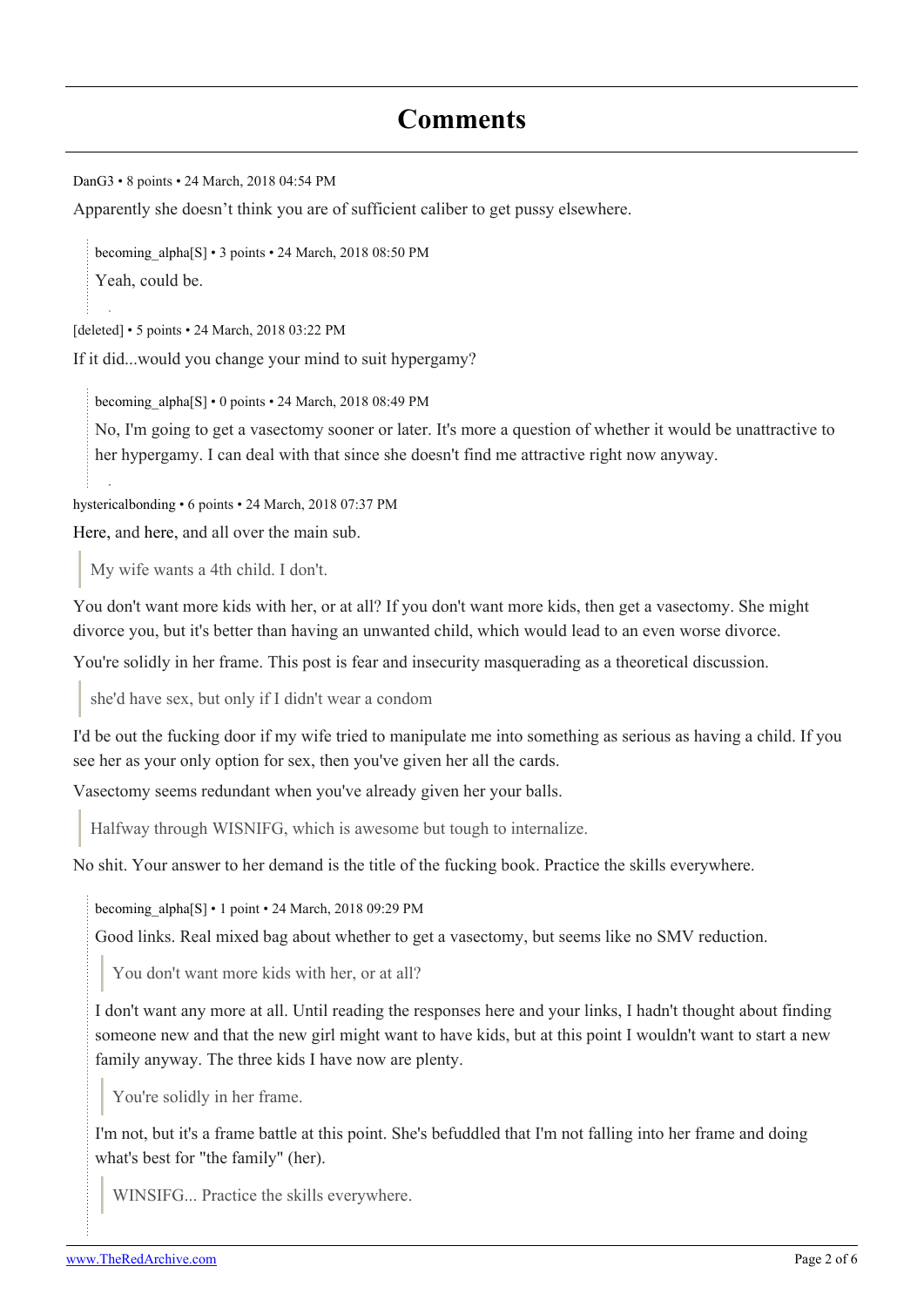Our conversation the next night when she was trying to convince me to have more kids became almost comical. I was a broken record that "I don't want more kids." I must have repeated that 20 times. Why don't you want kids? Because I don't want any more. Why? I don't want them. Rinse. Repeat.

Also threw in some A&A when she said but we could make it all work with a 4th kid. I said yeah, we could figure it out and make it work with 18 kids, but I don't want to.

She was looking for every angle, every possible way to change my mind and simply wasn't hearing me. I did this to myself being bluepill for the last decade, she still thinks she's steering the ship. This is what got me thinking it's about time for a vasectomy.

[deleted] • 1 point • 30 March, 2018 08:28 PM

Your answer to her demand is the title of the fucking book

gold

[McLuhanSaidItFirst](https://old.reddit.com/user/McLuhanSaidItFirst) • 0 points • 25 March, 2018 01:56 AM\*

Vasectomy seems redundant when you've already given her your balls.

...wow. I've been away from this sub for a while, forgot what it's like.

Narrator: Testicular cancer's mine, that one should be a no-brainer.

Marla : Technically, I have more of a right to be there than you; you still have your balls.

Narrator: You're kidding, right?

Marla: I don't know. Am I?

FWIW, some women, I've read, have way less attraction if you're not giving them a good dose of ejaculate. They get off on the sensations, the symbolism, the testosterone/whatever neurotransmitters in semen or just some reason they can't/won't articulate. Doesn't happen to everyone or even most but I have heard of it.

[\\_WhatTheFrack\\_](https://old.reddit.com/user/_WhatTheFrack_) • 4 points • 24 March, 2018 06:00 PM Women can't see your vasectomy.

[hystericalbonding](https://old.reddit.com/user/hystericalbonding) • 1 point • 25 March, 2018 09:07 AM

Women can't see your vasectomy

My sack is extra wrinkly now

[InChargeMan](https://old.reddit.com/user/InChargeMan) • 4 points • 24 March, 2018 10:13 PM Shoot it on her tits like god intended.

[470\\_2\\_700\\_nm](https://old.reddit.com/user/470_2_700_nm) • 3 points • 26 March, 2018 12:11 PM

Get a vasectomy but don't tell her about it. Then tell her you want a 4rh and "try and try and try".

[agentphunk](https://old.reddit.com/user/agentphunk) • 1 point • 26 March, 2018 08:17 PM

Right up until she goes and fucks (and gets pregnant by) Chad.

[470\\_2\\_700\\_nm](https://old.reddit.com/user/470_2_700_nm) • 1 point • 27 March, 2018 11:35 AM

Chad doesn't worry about other chads. Seems you do though.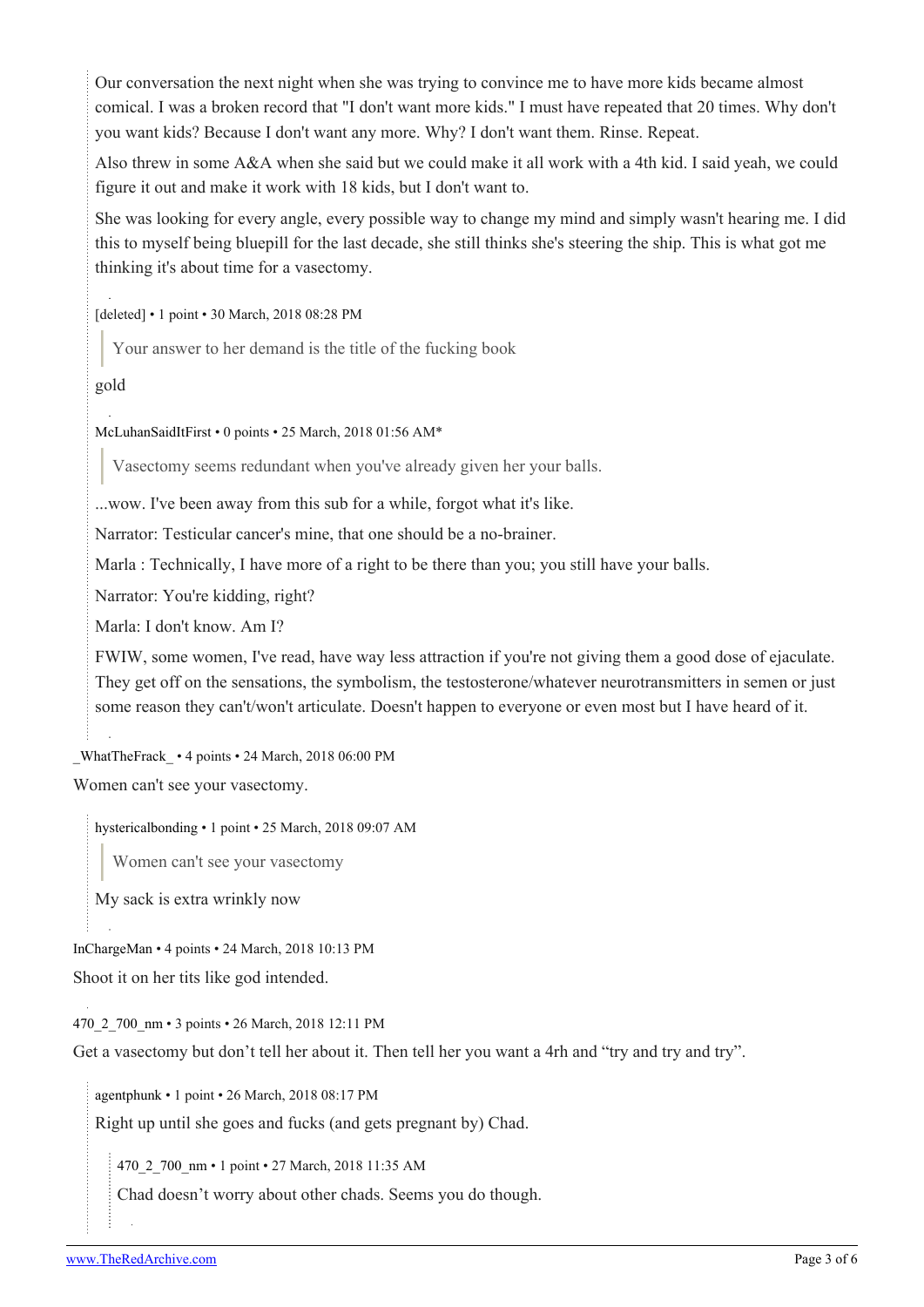becoming  $alpha[S] \cdot 1$  $alpha[S] \cdot 1$  $alpha[S] \cdot 1$  point  $\cdot$  27 March, 2018 09:34 PM

Sounds fun but I'd rather have her actually desire me.

[MrChad\\_Thundercock](https://old.reddit.com/user/MrChad_Thundercock) • 5 points • 24 March, 2018 05:38 PM

Why are you wearing a condom to fuck your wife?

[Westernhagen](https://old.reddit.com/user/Westernhagen) • 11 points • 24 March, 2018 06:25 PM

So that he controls the birth control, which is evidently necessary now that there is a dispute over whether or not to have another kid.

becoming  $alpha[S] \cdot 1$  $alpha[S] \cdot 1$  $alpha[S] \cdot 1$  point  $\cdot 24$  March, 2018 08:55 PM

Yeah, a couple years ago she got her IUD out following kid #3, and I took over birth control. I've been on the fence about kid #4 for a couple years, but since finding MRP I've pretty much decided I'm a no.

I can keep tracking and using condoms when she's ovulating, but I'm ready to be done with that game. I'm looking for input from other MRP guys who have had vasectomies to see if it's impacted attraction for them.

[MrChad\\_Thundercock](https://old.reddit.com/user/MrChad_Thundercock) • 7 points • 24 March, 2018 09:21 PM

Get snipped. Start raw dogging your plates on the side.

[becoming\\_alpha\[](https://old.reddit.com/user/becoming_alpha)[S](https://theredarchive.com/r/askMRP/comments/86to1a/vasectomy_and_hypergamy/)] • 2 points • 24 March, 2018 09:36 PM

Chad, I always like your input. I'm pushing into DL5 now and DL6 is up next. Not sure how high up the ladder I'll go.

[BobbyPeru](https://old.reddit.com/user/BobbyPeru) • 2 points • 25 March, 2018 06:09 AM

If you're sure you don't want another one, tell her you are done and plan the vasectomy. This is one situation where you need to be overt. If she wants to end it over that... well, that's called a deal breaker— better to find out sooner than later. But, if she wants to end it over that, I'd question her motivations and willingness to make your relationship work... in which case, you just need to accept it.

If you're done, you're done. Period.

[deleted] • 1 point • 24 March, 2018 06:30 PM

The theory you're obliquely and probably unconsciously referencing is that when dating, telling a woman you're sterile (for whatever reason) could check a box into her "unmanly" column. So don't do that.

You are three crotchfruit deep already with this woman. Doesn't apply to you. You trying to create some sort of team?

It boils down to the fact that you should not add any weight to either side of the sale based on what a coincidental outcome factor may be.

I want motorcycles. Love them. Addicted. I bought motorcycles. Coincidentally my neighbor likes motorcycles too. Should that fact even enter my decisionmaking process?

[becoming\\_alpha](https://old.reddit.com/user/becoming_alpha)[\[S\]](https://theredarchive.com/r/askMRP/comments/86to1a/vasectomy_and_hypergamy/) • 1 point • 24 March, 2018 08:58 PM

Good point. My decision, not hers.

[red-sfpplus](https://old.reddit.com/user/red-sfpplus) • 1 point • 24 March, 2018 11:03 PM

The fact that she only wants to fuck you to have babies is a bigger issue and the one worth addressing.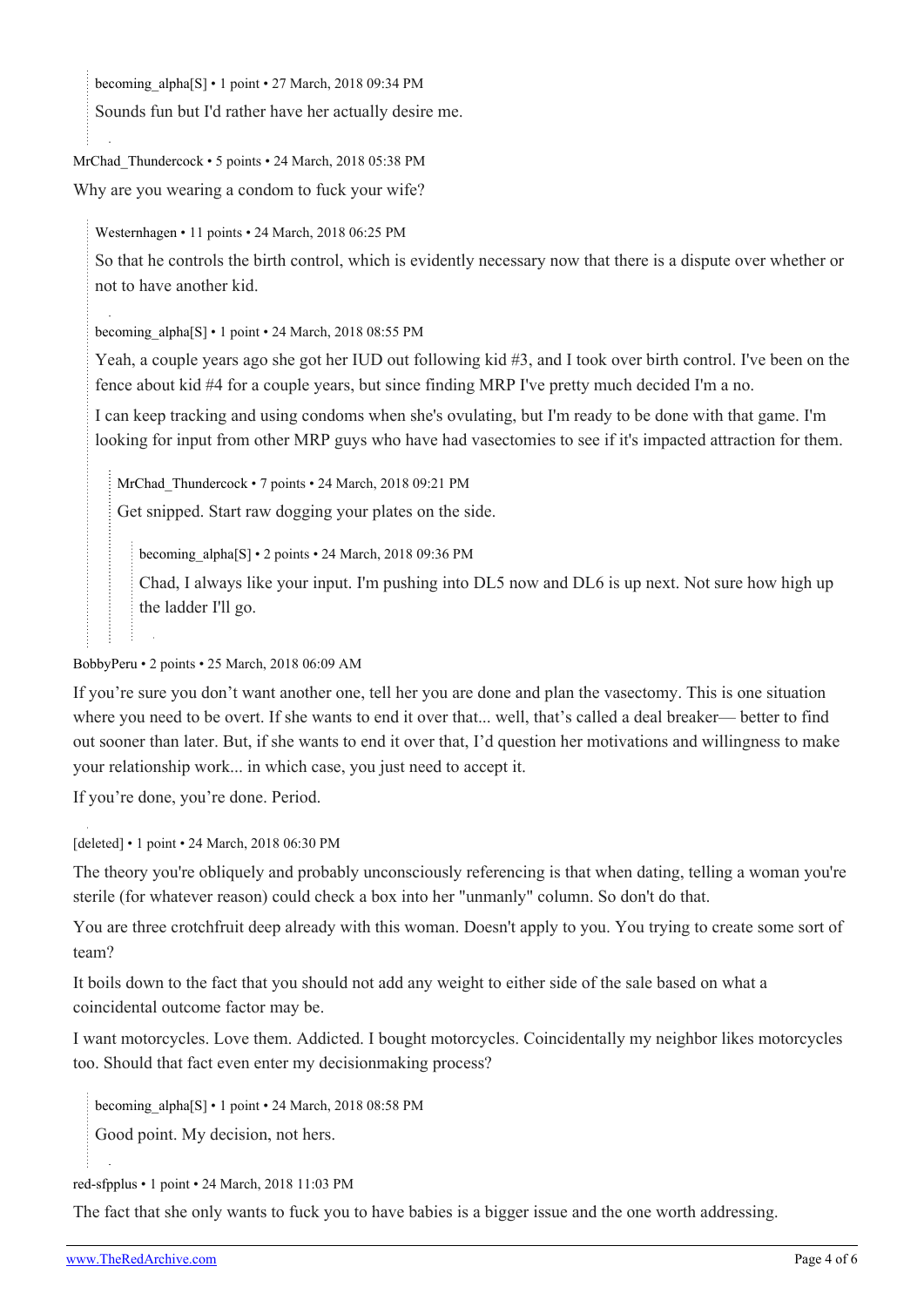I am snipped. Bothered me more than it ever did her.

Never been a problem with any one else I have fucked other than her as well.

becoming alpha[\[S\]](https://theredarchive.com/r/askMRP/comments/86to1a/vasectomy_and_hypergamy/) • 1 point • 27 March, 2018 09:33 PM

Yes, that is the bigger problem and why I'm here. 15 years of being a beta will do that. Working the MAP to change things.

[Iammrp2](https://old.reddit.com/user/Iammrp2) • 1 point • 25 March, 2018 12:03 PM

I wondered the same thing before my vasectomy.

She will probably grieve the idea of not having a fourth because a vasectomy is so permanent. It will effect her. You need to try and get her on board before you do it. It's not about being alpha or not because it involves your literal balls. In her mind it's about you making a decision that effects her without her input. But it's your body and you obviously have that right to snip without her input. But the decision is what she would be upset about, not about you being less of a man.

On the other hand, you will be able to fuck her without a condom and some testosterone and other hormones will be given to her from your cum so doing so may put her in a better mood in the long run.

[becoming\\_alpha](https://old.reddit.com/user/becoming_alpha)[\[S\]](https://theredarchive.com/r/askMRP/comments/86to1a/vasectomy_and_hypergamy/) • 1 point • 27 March, 2018 09:38 PM

I think I'm making some progress on getting her to let go of the idea of more kids. Now it's back to the MAP to generate her interest in me.

## [AlphadustBeta](https://old.reddit.com/user/AlphadustBeta) • 1 point • 26 March, 2018 03:27 AM

I had a vasectomy after kid 4... all of them were planned and happy about it. No noticeable difference in sex or ejaculate before or after. Maybe even more enjoyable sex, since there is no concern about potential pregnancies, or having to use condoms, or timing of the month, or interruptus.

[becoming\\_alpha](https://old.reddit.com/user/becoming_alpha)[\[S\]](https://theredarchive.com/r/askMRP/comments/86to1a/vasectomy_and_hypergamy/) • 1 point • 27 March, 2018 09:36 PM

Good details, thanks. I like the upsides.

[Big\\_Daddy\\_PDX](https://old.reddit.com/user/Big_Daddy_PDX) • 1 point • 26 March, 2018 11:04 PM

If you don't want another kid and you already have 3, why don't you just schedule the damn operation? I'm 46 with 2 kids and a new relationship w/ a a great girl, but even I would have a hard time with having a kid win her. Also, I'm a no condom kind of guy, so I can't imagine how you're managing in a relationship.

[electric\\_dragon1](https://old.reddit.com/user/electric_dragon1) • 1 point • 24 March, 2018 03:28 PM\*

There's no apparent difference in your cum before vasectomy or after... so the only difference would be psychological. FYI getting a vasectomy without spousal consent is grounds for divorce in some states. Or so I heard.

Edit, reread your question more closely. Of course that you can't n make more humans is another huge difference- but I don't think masculinity is perceived to be lower- not in my experience anyways. That's more dependent on everything else you do

[Westernhagen](https://old.reddit.com/user/Westernhagen) • 1 point • 24 March, 2018 06:38 PM

FYI getting a vasectomy without spousal consent is grounds for divorce in some states.

Leaving aside the fact that in ALL states, she can get a divorce for any reason or even no reason, in many